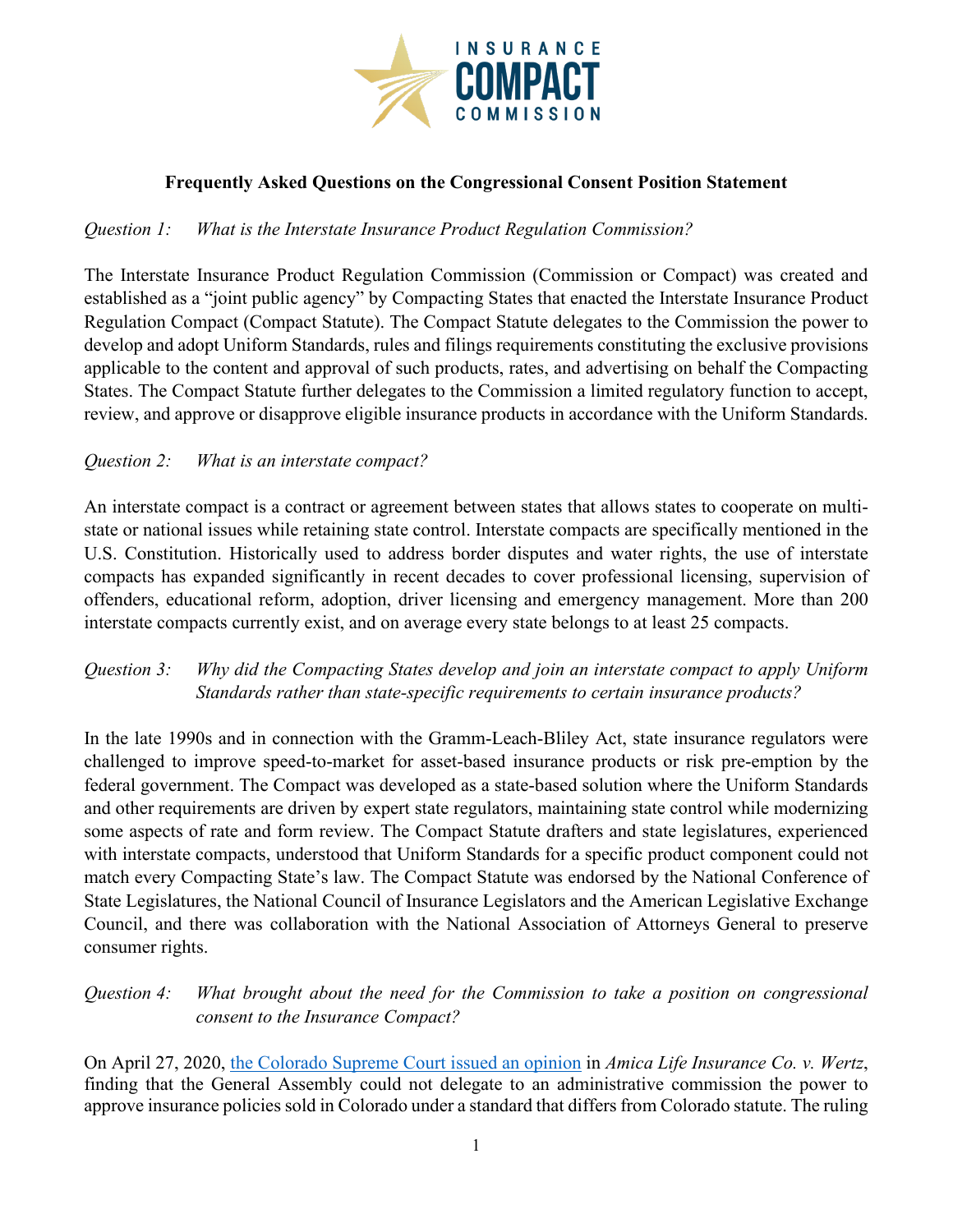is based on Colorado's constitutional non-delegation doctrine restricting legislative power to the legislature and to administrative agencies as directed by the legislature. The Court did not follow the progeny of cases that enforce binding interstate agreements among states. Other states have similar nondelegation doctrines that could be applied in subsequent litigation. While the *Amica* ruling is limited in its immediate effect, subsequent independent analysis has identified the potential for broader erosion of one of the Compact's linchpins as a binding, enforceable interstate agreement among sovereign states as a material risk to the continued viability of the Compact. The binding nature of the agreement was a statebased solution to the risk of federal regulation of life insurance and other asset-based insurance products.

### *Question 5: Did the Amica ruling address congressional consent?*

The U.S. District Court for the District of Colorado and the Colorado Supreme Court both stated that the Compact possessing congressional consent would have had a strong bearing and may have swayed their decisions firmly in favor of the Commission. Neither court was presented with meaningful argument in support of congressional consent to the Compact.

# *Question 6: Why did the Commission not argue in the Amica litigation that it had congressional consent?*

The Commission had not discussed or developed a position on congressional consent at that time. The Commission's activities are governed by its membership of state regulators. Until the *Amica* ruling, the Commission had not encountered a challenge where its status on congressional consent was decisive. More information about this backdrop is in Question 10.

# *Question 7: What is the advantage of implied congressional consent to the Compact?*

As the lower and appellate courts that considered *Amica* recognized, the advantage of the Compact having implied congressional consent is that congressional consent transforms regulations established by an interstate compact with congressional consent into federal law. Federal law prevails over inconsistent state law pursuant to the Supremacy Clause. It is well-established in compact case law that regulations adopted pursuant to an interstate compact with congressional consent can override conflicting state law. As such, congressional consent would result in all provisions of the Compact standards and rules having the force and effect of law and being binding in the Compacting States in accordance with Article IV, Section 2 of the Compact Statute, notwithstanding the contrary non-delegation doctrines in any Compacting States.

### *Question 8: What congressional action is the basis for recognizing implied congressional consent?*

Public Law 109-356 specifically authorized the District of Columbia to enter the Insurance Compact and, as part of that, approved the delegation of authority necessary for the Commission to achieve the purposes of the Compact. This public law was enacted with the signature of President George W. Bush in October 2006 in an omnibus authorization measure for the District of Columbia. The relevant portion provides as follows:

AUTHORITY TO ENTER INTO INTERSTATE INSURANCE PRODUCT REGULATION COMPACT.